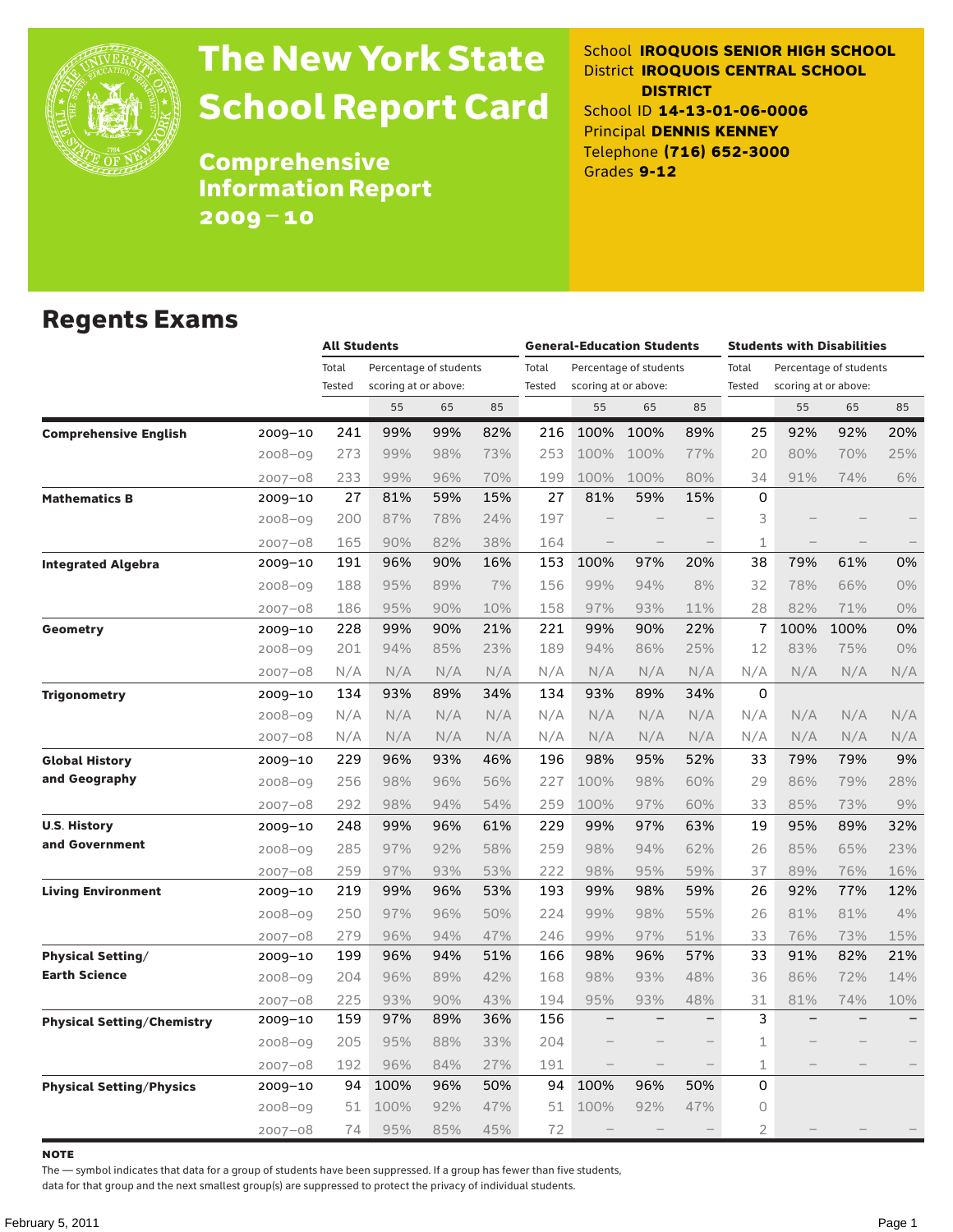School ID **14-13-01-06-0006**

#### School **IROQUOIS SENIOR HIGH SCHOOL District <b>IROQUOIS CENTRAL SCHOOL DISTRICT**

### Regents Exams

|                              |             | <b>All Students</b> |                                                |     |     | <b>General-Education Students Students with Disabilities</b> |                             |                        |     |          |                                                       |    |    |  |
|------------------------------|-------------|---------------------|------------------------------------------------|-----|-----|--------------------------------------------------------------|-----------------------------|------------------------|-----|----------|-------------------------------------------------------|----|----|--|
|                              |             | Total<br>Tested     | Percentage of students<br>scoring at or above: |     |     | Total                                                        | Tested scoring at or above: | Percentage of students |     | Total    | Percentage of students<br>Tested scoring at or above: |    |    |  |
|                              |             |                     | 55                                             | 65  | 85  |                                                              | 55                          | 65                     | 85  |          | 55                                                    | 65 | 85 |  |
| <b>Comprehensive French</b>  | $2009 - 10$ | 54                  | 98%                                            | 94% | 43% | 53                                                           |                             |                        |     | 1        |                                                       |    |    |  |
|                              | $2008 - 09$ | 53                  | 100%                                           | 98% | 64% | 52                                                           |                             |                        |     | 1        |                                                       |    |    |  |
|                              | $2007 - 08$ | 59                  | 98%                                            | 97% | 49% | 59                                                           | 98%                         | 97%                    | 49% | $\circ$  |                                                       |    |    |  |
| <b>Comprehensive German</b>  | $2009 - 10$ | 0                   |                                                |     |     | 0                                                            |                             |                        |     | 0        |                                                       |    |    |  |
|                              | $2008 - 09$ | $\circ$             |                                                |     |     | 0                                                            |                             |                        |     | 0        |                                                       |    |    |  |
|                              | $2007 - 08$ | $\circ$             |                                                |     |     | 0                                                            |                             |                        |     | 0        |                                                       |    |    |  |
| <b>Comprehensive Hebrew</b>  | $2009 - 10$ | $\mathbf 0$         |                                                |     |     | 0                                                            |                             |                        |     | 0        |                                                       |    |    |  |
|                              | $2008 - 09$ | $\circ$             |                                                |     |     | 0                                                            |                             |                        |     | $\Omega$ |                                                       |    |    |  |
|                              | $2007 - 08$ | 0                   |                                                |     |     | 0                                                            |                             |                        |     | 0        |                                                       |    |    |  |
| <b>Comprehensive Italian</b> | $2009 - 10$ | $\mathbf 0$         |                                                |     |     | 0                                                            |                             |                        |     | 0        |                                                       |    |    |  |
|                              | $2008 - 09$ | $\circ$             |                                                |     |     | 0                                                            |                             |                        |     | 0        |                                                       |    |    |  |
|                              | $2007 - 08$ | 0                   |                                                |     |     | 0                                                            |                             |                        |     | $\circ$  |                                                       |    |    |  |
| <b>Comprehensive Latin</b>   | $2009 - 10$ | $\mathbf 0$         |                                                |     |     | 0                                                            |                             |                        |     | $\Omega$ |                                                       |    |    |  |
|                              | $2008 - 09$ | $\circ$             |                                                |     |     | 0                                                            |                             |                        |     | $\Omega$ |                                                       |    |    |  |
|                              | $2007 - 08$ | 0                   |                                                |     |     | 0                                                            |                             |                        |     | $\circ$  |                                                       |    |    |  |
| <b>Comprehensive Spanish</b> | $2009 - 10$ | 104                 | 97%                                            | 94% | 49% | 102                                                          |                             |                        |     | 2        |                                                       |    |    |  |
|                              | $2008 - 09$ | 142                 | 100%                                           | 97% | 61% | 138                                                          |                             |                        |     | 4        |                                                       |    |    |  |
|                              | $2007 - 08$ | 150                 | 100%                                           | 99% | 65% | 149                                                          |                             |                        |     | 1        |                                                       |    |    |  |

#### note

The — symbol indicates that data for a group of students have been suppressed. If a group has fewer than five students,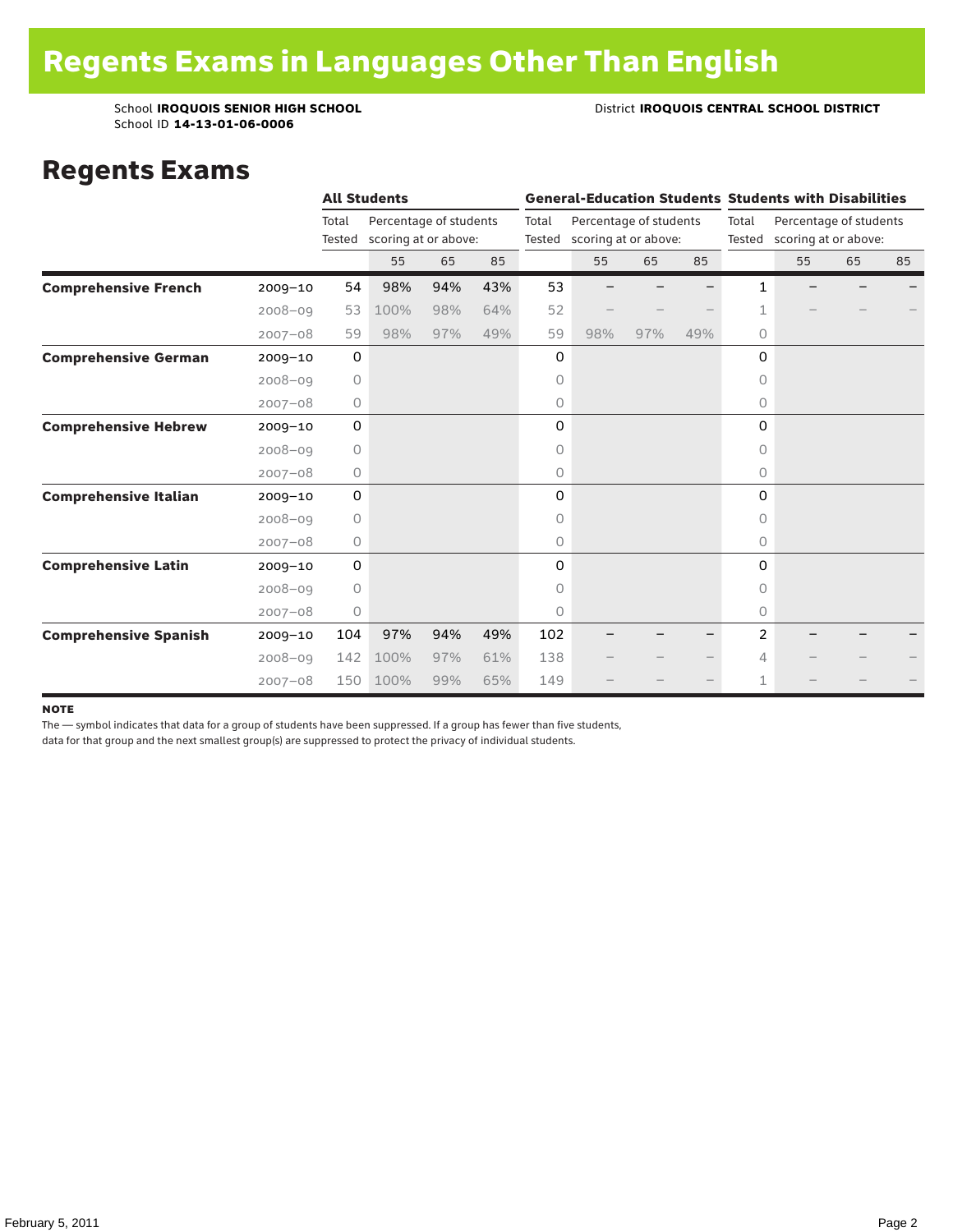### Regents Competency Tests

|                       |             | <b>All Students</b> |                  |                     | <b>General-Education Students Students with Disabilities</b> |                     |                  |
|-----------------------|-------------|---------------------|------------------|---------------------|--------------------------------------------------------------|---------------------|------------------|
|                       |             | <b>Total Tested</b> | Percent Passing: | <b>Total Tested</b> | Percent Passing:                                             | <b>Total Tested</b> | Percent Passing: |
| <b>Mathematics</b>    | $2009 - 10$ | 17                  | 76%              | 3                   |                                                              | 14                  |                  |
|                       | $2008 - 09$ | 33                  | 82%              | $\overline{2}$      |                                                              | 31                  |                  |
|                       | $2007 - 08$ | 34                  | 71%              | 1                   |                                                              | 33                  |                  |
| <b>Science</b>        | 2009-10     | 9                   | 22%              | 0                   |                                                              | 9                   | 22%              |
|                       | $2008 - 09$ | 8                   | 38%              | 0                   |                                                              | 8                   | 38%              |
|                       | $2007 - 08$ | 35                  | 80%              | 1                   |                                                              | 34                  |                  |
| <b>Reading</b>        | $2009 - 10$ | 3                   |                  | 0                   |                                                              | 3                   |                  |
|                       | $2008 - 09$ | 3                   |                  | $\Omega$            |                                                              | 3                   |                  |
|                       | $2007 - 08$ | 0                   |                  | $\circ$             |                                                              | 0                   |                  |
| <b>Writing</b>        | 2009-10     | 3                   |                  | $\mathsf{O}$        |                                                              | 3                   |                  |
|                       | $2008 - 09$ | 3                   |                  | 0                   |                                                              | 3                   |                  |
|                       | $2007 - 08$ | 0                   |                  | $\circ$             |                                                              | 0                   |                  |
| <b>Global Studies</b> | 2009-10     | 9                   | 44%              | 0                   |                                                              | 9                   | 44%              |
|                       | $2008 - 09$ | 4                   |                  | $\circ$             |                                                              | 4                   |                  |
|                       | $2007 - 08$ | 6                   | 17%              | $\circ$             |                                                              | 6                   | 17%              |
| <b>U.S. History</b>   | 2009-10     | 3                   |                  | 0                   |                                                              | 3                   |                  |
| and Government        | $2008 - 09$ | 3                   |                  | $\bigcap$           |                                                              | 3                   |                  |
|                       | $2007 - 08$ | 6                   | 50%              | $\circ$             |                                                              | 6                   | 50%              |

#### **NOTE**

The — symbol indicates that data for a group of students have been suppressed. If a group has fewer than five students,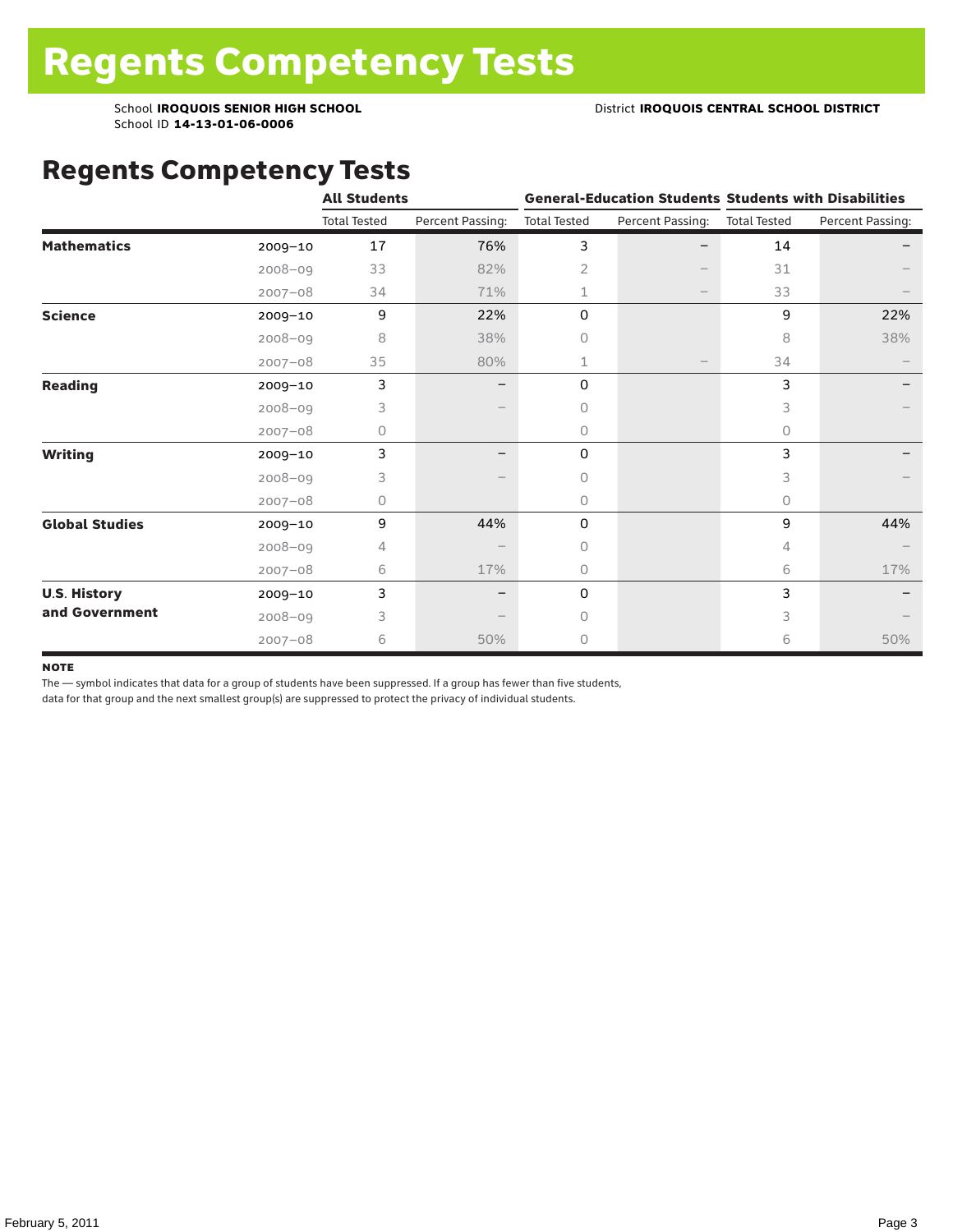### Second Language Proficiency Examinations

|                |             | <b>All Students</b> |                  |                     |                               | <b>General-Education Students Students with Disabilities</b> |                  |  |  |
|----------------|-------------|---------------------|------------------|---------------------|-------------------------------|--------------------------------------------------------------|------------------|--|--|
|                |             | <b>Total Tested</b> | Percent Passing: | <b>Total Tested</b> | Percent Passing: Total Tested |                                                              | Percent Passing: |  |  |
| <b>French</b>  | 2009-10     | 2                   |                  | 2                   |                               | 0                                                            |                  |  |  |
|                | $2008 - 09$ | 4                   |                  | 4                   |                               | 0                                                            |                  |  |  |
|                | $2007 - 08$ | 0                   |                  | 0                   |                               | 0                                                            |                  |  |  |
| German         | 2009-10     | 0                   |                  | 0                   |                               | 0                                                            |                  |  |  |
|                | $2008 - 09$ | 0                   |                  |                     |                               | 0                                                            |                  |  |  |
|                | $2007 - 08$ | 0                   |                  | 0                   |                               | 0                                                            |                  |  |  |
| Italian        | $2009 - 10$ | 0                   |                  | 0                   |                               | 0                                                            |                  |  |  |
|                | $2008 - 09$ | 0                   |                  | 0                   |                               | 0                                                            |                  |  |  |
|                | $2007 - 08$ | O                   |                  | 0                   |                               | $\bigcap$                                                    |                  |  |  |
| Latin          | 2009-10     | 0                   |                  | 0                   |                               | 0                                                            |                  |  |  |
|                | $2008 - 09$ | 0                   |                  | Ω                   |                               | 0                                                            |                  |  |  |
|                | $2007 - 08$ | 0                   |                  | 0                   |                               | $\circ$                                                      |                  |  |  |
| <b>Spanish</b> | $2009 - 10$ | 10                  | 80%              | 6                   |                               | 4                                                            |                  |  |  |
|                | $2008 - 09$ | 11                  | 82%              | 6                   | 100%                          | 5                                                            | 60%              |  |  |
|                | $2007 - 08$ | 10                  | 90%              | 8                   |                               | $\overline{2}$                                               |                  |  |  |

#### **NOTE**

The — symbol indicates that data for a group of students have been suppressed. If a group has fewer than five students,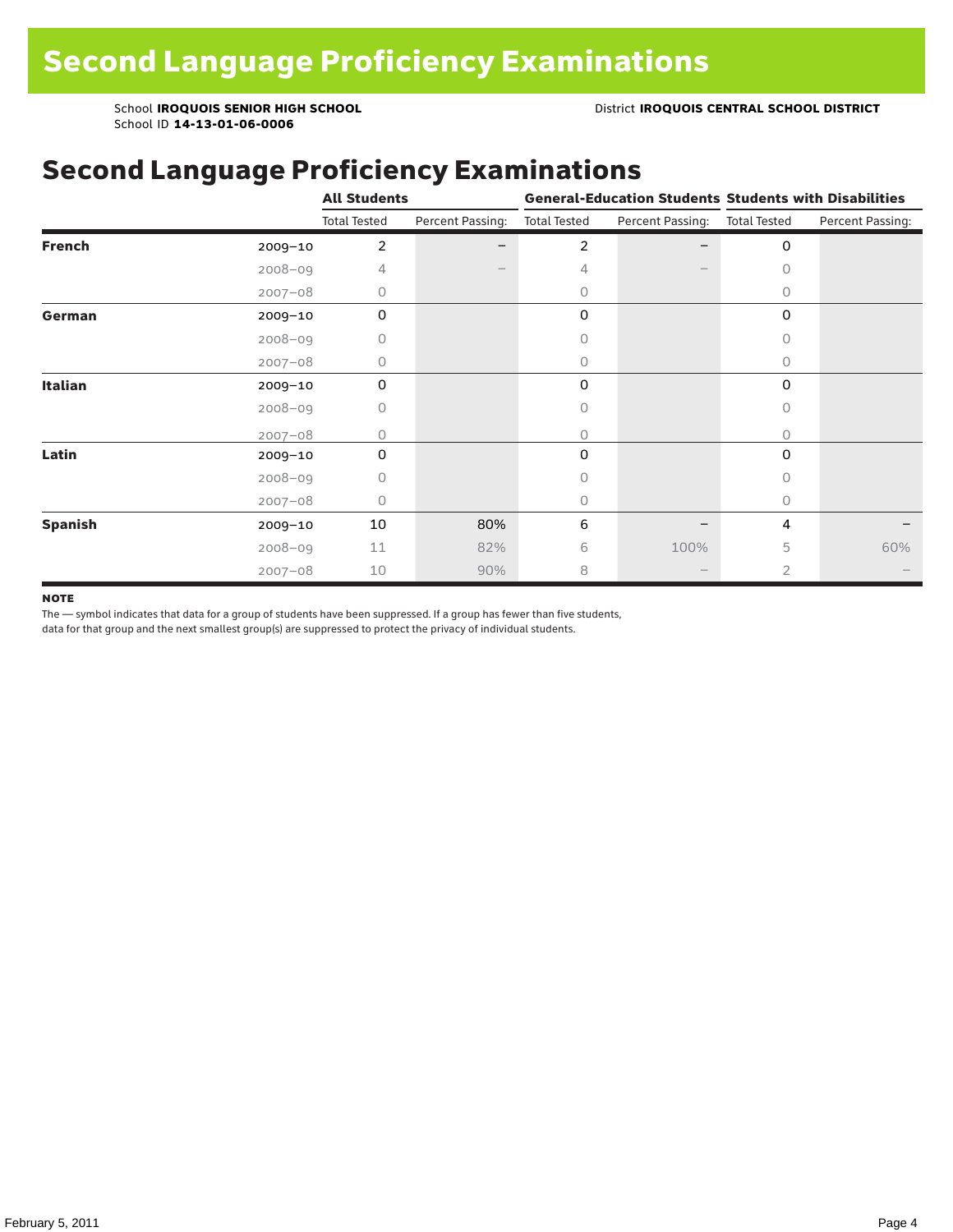### New York State English as a Second Language Achievement Test (NYSESLAT)

|                                |             |                     | <b>All Students</b> |                                   |       | <b>General-Education Students</b> |  |                                   |  | <b>Students with Disabilities</b> |                     |  |  |                                   |  |       |
|--------------------------------|-------------|---------------------|---------------------|-----------------------------------|-------|-----------------------------------|--|-----------------------------------|--|-----------------------------------|---------------------|--|--|-----------------------------------|--|-------|
|                                |             | Total               |                     | Percent of students scoring       |       | Total                             |  | Percent of students scoring       |  |                                   | Total               |  |  | Percent of students scoring       |  |       |
|                                |             |                     |                     | Tested in each performance level: | Prof. |                                   |  | Tested in each performance level: |  | Prof.                             |                     |  |  | Tested in each performance level: |  |       |
|                                |             |                     |                     | Begin. Interm. Adv.               |       |                                   |  | Begin. Interm. Adv.               |  |                                   |                     |  |  | Begin. Interm. Adv.               |  | Prof. |
| <b>Listening</b>               | 2009-10     | 0                   |                     |                                   |       | 0                                 |  |                                   |  |                                   | 0                   |  |  |                                   |  |       |
| and Speaking<br>$(Grades K-1)$ | $2008 - 09$ | $\bigcirc$          |                     |                                   |       | 0                                 |  |                                   |  |                                   | 0                   |  |  |                                   |  |       |
|                                | $2007 - 08$ | 0                   |                     |                                   |       | $\bigcirc$                        |  |                                   |  |                                   | 0                   |  |  |                                   |  |       |
| <b>Reading</b>                 | $2009 - 10$ | $\mathsf{O}\xspace$ |                     |                                   |       | 0                                 |  |                                   |  |                                   | 0                   |  |  |                                   |  |       |
| and Writing<br>$(Grades K-1)$  | $2008 - 09$ | 0                   |                     |                                   |       | $\circ$                           |  |                                   |  |                                   | 0                   |  |  |                                   |  |       |
|                                | $2007 - 08$ | 0                   |                     |                                   |       | $\circ$                           |  |                                   |  |                                   | 0                   |  |  |                                   |  |       |
| Listening                      | $2009 - 10$ | 0                   |                     |                                   |       | $\mathbf 0$                       |  |                                   |  |                                   | 0                   |  |  |                                   |  |       |
| and Speaking                   | $2008 - 09$ | 0                   |                     |                                   |       | $\circ$                           |  |                                   |  |                                   | $\Omega$            |  |  |                                   |  |       |
| $(Grades 2-4)$                 | $2007 - 08$ | $\bigcirc$          |                     |                                   |       | $\circ$                           |  |                                   |  |                                   | 0                   |  |  |                                   |  |       |
| <b>Reading</b>                 | $2009 - 10$ | 0                   |                     |                                   |       | 0                                 |  |                                   |  |                                   | 0                   |  |  |                                   |  |       |
| and Writing                    | $2008 - 09$ | 0                   |                     |                                   |       | 0                                 |  |                                   |  |                                   | 0                   |  |  |                                   |  |       |
| (Grades $2-4$ )                | $2007 - 08$ | 0                   |                     |                                   |       | $\circ$                           |  |                                   |  |                                   | 0                   |  |  |                                   |  |       |
| Listening                      | $2009 - 10$ | $\mathsf{O}\xspace$ |                     |                                   |       | 0                                 |  |                                   |  |                                   | 0                   |  |  |                                   |  |       |
| and Speaking                   | $2008 - 09$ | 0                   |                     |                                   |       | 0                                 |  |                                   |  |                                   | 0                   |  |  |                                   |  |       |
| $(Grades 5-6)$                 | $2007 - 08$ | 0                   |                     |                                   |       | 0                                 |  |                                   |  |                                   | 0                   |  |  |                                   |  |       |
| <b>Reading</b>                 | $2009 - 10$ | 0                   |                     |                                   |       | 0                                 |  |                                   |  |                                   | 0                   |  |  |                                   |  |       |
| and Writing                    | $2008 - 09$ | 0                   |                     |                                   |       | $\circ$                           |  |                                   |  |                                   | 0                   |  |  |                                   |  |       |
| $(Grades 5-6)$                 | $2007 - 08$ | $\bigcirc$          |                     |                                   |       | $\circlearrowright$               |  |                                   |  |                                   | 0                   |  |  |                                   |  |       |
| <b>Listening</b>               | 2009-10     | 0                   |                     |                                   |       | 0                                 |  |                                   |  |                                   | 0                   |  |  |                                   |  |       |
| and Speaking                   | $2008 - 09$ | $\circ$             |                     |                                   |       | $\circ$                           |  |                                   |  |                                   | 0                   |  |  |                                   |  |       |
| $(Grades 7-8)$                 | $2007 - 08$ | 0                   |                     |                                   |       | 0                                 |  |                                   |  |                                   | 0                   |  |  |                                   |  |       |
| <b>Reading</b>                 | $2009 - 10$ | 0                   |                     |                                   |       | 0                                 |  |                                   |  |                                   | 0                   |  |  |                                   |  |       |
| and Writing                    | $2008 - 09$ | 0                   |                     |                                   |       | $\circ$                           |  |                                   |  |                                   | 0                   |  |  |                                   |  |       |
| $(Grades 7-8)$                 | $2007 - 08$ | 0                   |                     |                                   |       | 0                                 |  |                                   |  |                                   | 0                   |  |  |                                   |  |       |
| <b>Listening</b>               | $2009 - 10$ | $\mathbf{1}$        |                     |                                   | ▃     | 0                                 |  |                                   |  |                                   | 1                   |  |  |                                   |  |       |
| and Speaking                   | $2008 - 09$ | $\overline{2}$      |                     |                                   |       | $\overline{2}$                    |  |                                   |  |                                   | 0                   |  |  |                                   |  |       |
| $(Grades g-12)$                | $2007 - 08$ | 0                   |                     |                                   |       | $\bigcirc$                        |  |                                   |  |                                   | 0                   |  |  |                                   |  |       |
| <b>Reading</b>                 | $2009 - 10$ | $\mathbf 1$         |                     |                                   |       | 0                                 |  |                                   |  |                                   | $\mathbf{1}$        |  |  |                                   |  |       |
| and Writing                    |             | $\overline{2}$      |                     |                                   |       | $\sqrt{2}$                        |  |                                   |  |                                   | $\circlearrowright$ |  |  |                                   |  |       |
| $(Grades g-12)$                | $2008 - 09$ |                     |                     |                                   |       |                                   |  |                                   |  |                                   |                     |  |  |                                   |  |       |
|                                | $2007 - 08$ | 0                   |                     |                                   |       | $\circ$                           |  |                                   |  |                                   | 0                   |  |  |                                   |  |       |

#### **NOTE**

The — symbol indicates that data for a group of students have been suppressed. If a group has fewer than five students,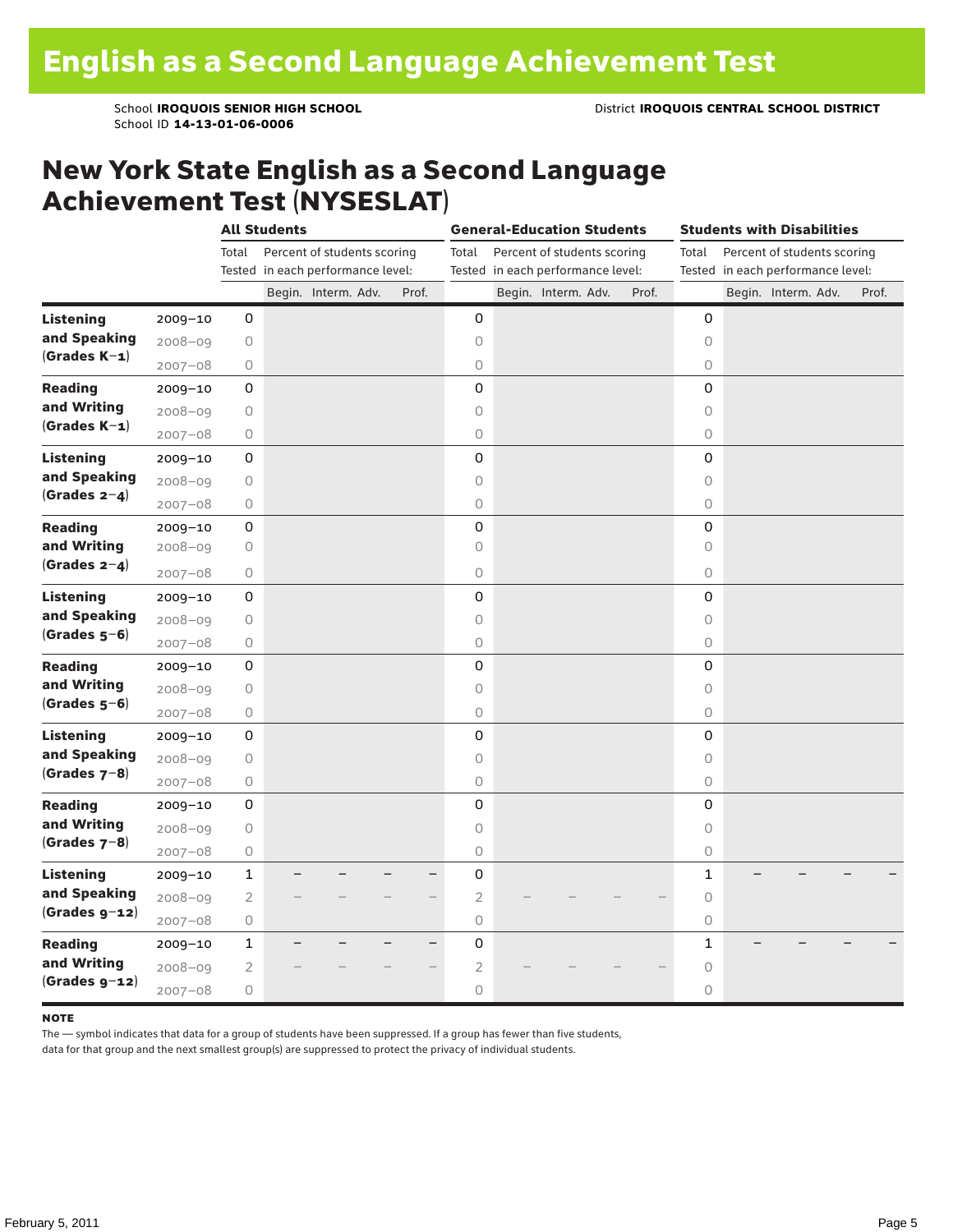## Elementary/Middle-Level Social Studies 2009–10

|                            | <b>All Students</b>                                         |  |  |  |                                                             | <b>General-Education Students</b> |  |  |                                                             |  | <b>Students with Disabilities</b> |  |  |  |                |  |
|----------------------------|-------------------------------------------------------------|--|--|--|-------------------------------------------------------------|-----------------------------------|--|--|-------------------------------------------------------------|--|-----------------------------------|--|--|--|----------------|--|
|                            | Percentage of students<br>Total<br>Tested scoring at level: |  |  |  | Percentage of students<br>Total<br>Tested scoring at level: |                                   |  |  | Percentage of students<br>Total<br>Tested scoring at level: |  |                                   |  |  |  |                |  |
|                            |                                                             |  |  |  | 4                                                           |                                   |  |  |                                                             |  |                                   |  |  |  | $\overline{a}$ |  |
| <b>Elementary</b><br>Level | 0                                                           |  |  |  |                                                             |                                   |  |  |                                                             |  | 0                                 |  |  |  |                |  |
| <b>Middle Level</b>        | 0                                                           |  |  |  |                                                             |                                   |  |  |                                                             |  | 0                                 |  |  |  |                |  |

### 2006 Total Cohort Performance on Regents Exams After Four Years

|                                        | <b>All Students</b>     |           |                                                    |     | <b>General-Education Students</b> |     |                                                              |     | <b>Students with Disabilities</b> |  |    |                                                             |     |              |  |  |
|----------------------------------------|-------------------------|-----------|----------------------------------------------------|-----|-----------------------------------|-----|--------------------------------------------------------------|-----|-----------------------------------|--|----|-------------------------------------------------------------|-----|--------------|--|--|
|                                        | Cohort<br>$\circ$<br>「四 |           | Percentage of<br>students scoring:<br>65-84 85-100 |     |                                   |     | Cohort<br>≣<br>Percentage of<br>ò,<br>모<br>students scoring: |     |                                   |  |    | Cohort<br>≓<br>Percentage of<br>S<br>문<br>students scoring: |     |              |  |  |
|                                        |                         | $55 - 64$ |                                                    |     |                                   |     | $55 - 64$                                                    |     | 65-84 85-100                      |  |    | $55 - 64$                                                   |     | 65-84 85-100 |  |  |
| <b>Global History</b><br>and Geography | 266                     | 0%        | 39%                                                | 59% |                                   | 252 | 0%                                                           | 38% | 61%                               |  | 14 | 0%                                                          | 57% | 21%          |  |  |
| <b>U.S. History</b><br>and Government  | 266                     | 2%        | 36%                                                | 61% |                                   | 252 | 1%                                                           | 35% | 63%                               |  | 14 | 14%                                                         | 50% | 21%          |  |  |
| <b>Science</b>                         | 266                     | 1%        | 37%                                                | 62% |                                   | 252 | 0%                                                           | 36% | 64%                               |  | 14 | 7%                                                          | 57% | 21%          |  |  |

## New York State Alternate Assessments (NYSAA) 2009–10

|                         | <b>All Students</b> |                                                |               |   |   |  |  |  |  |  |
|-------------------------|---------------------|------------------------------------------------|---------------|---|---|--|--|--|--|--|
|                         | Total               | Number of students scoring<br>Tested at Level: |               |   |   |  |  |  |  |  |
|                         |                     | 1                                              | $\mathcal{P}$ | 3 | Δ |  |  |  |  |  |
| <b>Elementary Level</b> |                     |                                                |               |   |   |  |  |  |  |  |
| Social Studies          | 0                   |                                                |               |   |   |  |  |  |  |  |
| <b>Middle Level</b>     |                     |                                                |               |   |   |  |  |  |  |  |
| Social Studies          | 0                   |                                                |               |   |   |  |  |  |  |  |
| <b>Secondary Level</b>  |                     |                                                |               |   |   |  |  |  |  |  |
| English Language Arts   | 2                   |                                                |               |   |   |  |  |  |  |  |
| <b>Mathematics</b>      | 2                   |                                                |               |   |   |  |  |  |  |  |
| Social Studies          | 2                   |                                                |               |   |   |  |  |  |  |  |
| Science                 | 2                   |                                                |               |   |   |  |  |  |  |  |

The New York State Alternate Assessment (NYSAA) is for students with severe cognitive disabilities. Results for students taking the NYSAA in English language arts, mathematics, and science at the elementary and middle levels are available in the *Accountability and Overview Report* part of *The New York State Report Card*.

The — symbol indicates that data for a group of students have been suppressed. If a group has fewer than five students, data for that group and the next smallest group(s) are suppressed to protect the privacy of individual students.

**NOTE**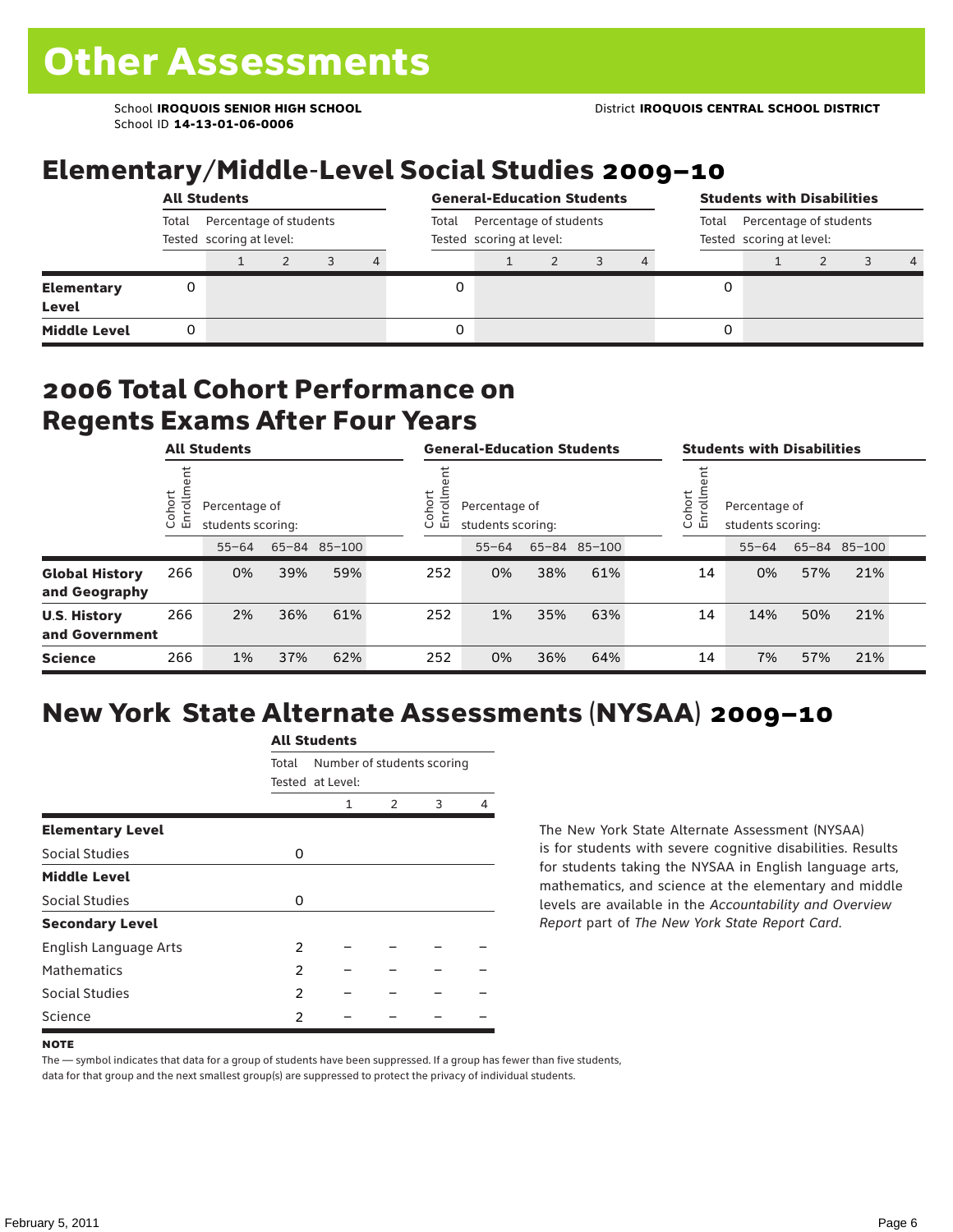## High School Completers

|                                    |             | <b>All Students</b>   |                            | <b>General-Education Students</b> |                            | <b>Students with Disabilities</b> |                            |
|------------------------------------|-------------|-----------------------|----------------------------|-----------------------------------|----------------------------|-----------------------------------|----------------------------|
|                                    |             | Number<br>of Students | Percentage<br>of Graduates | Number<br>of Students             | Percentage<br>of Graduates | Number<br>of Students             | Percentage<br>of Graduates |
| <b>Total Graduates</b>             | $2009 - 10$ | 261                   |                            | 249                               |                            | 12                                |                            |
|                                    | $2008 - 09$ | 232                   |                            | 204                               |                            | 28                                |                            |
|                                    | $2007 - 08$ | 268                   |                            | 253                               |                            | 15                                |                            |
| <b>Receiving a Regents Diploma</b> | $2009 - 10$ | 257                   | 98%                        | 248                               | 100%                       | 9                                 | 75%                        |
|                                    | $2008 - 09$ | 223                   | 96%                        | 202                               | 99%                        | 21                                | 75%                        |
|                                    | $2007 - 08$ | 262                   | 98%                        | 249                               | 98%                        | 13                                | 87%                        |
| <b>Receiving a Regents Diploma</b> | $2009 - 10$ | 152                   | 58%                        | 151                               | 61%                        | $\mathbf{1}$                      | 8%                         |
| with Advanced Designation          | $2008 - 09$ | 116                   | 50%                        | 115                               | 56%                        | 1                                 | 4%                         |
|                                    | $2007 - 08$ | 161                   | 60%                        | 158                               | 62%                        | 3                                 | 20%                        |
| <b>Receiving an</b>                | $2009 - 10$ | 2                     | N/A                        | 0                                 |                            | $\overline{2}$                    | N/A                        |
| <b>Individualized Education</b>    | $2008 - 09$ | 3                     | N/A                        | $\Omega$                          |                            | 3                                 | N/A                        |
| Program (IEP) Diploma              | $2007 - 08$ | 3                     | N/A                        | $\circ$                           |                            | 3                                 | N/A                        |

NOTE Students receiving Regents diplomas and Regents diplomas with advanced designation are considered graduates; recipients of IEP diplomas are not.

## High School Noncompleters

|                              |             | <b>All Students</b>   |                           |                       | <b>General-Education Students</b> | <b>Students with Disabilities</b> |                           |  |
|------------------------------|-------------|-----------------------|---------------------------|-----------------------|-----------------------------------|-----------------------------------|---------------------------|--|
|                              |             | Number<br>of Students | Percentage<br>of Students | Number<br>of Students | Percentage<br>of Students         | Number<br>of Students             | Percentage<br>of Students |  |
| <b>Dropped Out</b>           | $2009 - 10$ | 4                     | 0%                        | 4                     | 0%                                | 0                                 | 0%                        |  |
|                              | $2008 - 09$ | 5                     | $1\%$                     | 5                     | $1\%$                             | $\bigcap$                         | 0%                        |  |
|                              | $2007 - 08$ | $\overline{9}$        | $1\%$                     |                       | $1\%$                             | 2                                 | 2%                        |  |
| <b>Entered Approved High</b> | $2009 - 10$ | 0                     | 0%                        | 0                     | 0%                                | 0                                 | 0%                        |  |
| <b>School Equivalency</b>    | $2008 - 09$ | 0                     | $0\%$                     | 0                     | $0\%$                             | 0                                 | 0%                        |  |
| <b>Preparation Program</b>   | $2007 - 08$ | 0                     | $0\%$                     | 0                     | $0\%$                             | 0                                 | $0\%$                     |  |
| <b>Total Noncompleters</b>   | $2009 - 10$ | 4                     | 0%                        | 4                     | 0%                                | 0                                 | 0%                        |  |
|                              | $2008 - 09$ | 5                     | $1\%$                     | 5                     | 1%                                | 0                                 | $0\%$                     |  |
|                              | $2007 - 08$ | 9                     | 1%                        |                       | $1\%$                             | $\overline{2}$                    | 2%                        |  |

### Post-secondary Plans of 2009–10 Completers

|                                | <b>All Students</b>   |                           |                       | <b>General-Education Students</b> | <b>Students with Disabilities</b> |                           |  |  |
|--------------------------------|-----------------------|---------------------------|-----------------------|-----------------------------------|-----------------------------------|---------------------------|--|--|
|                                | Number<br>of Students | Percentage<br>of Students | Number<br>of Students | Percentage<br>of Students         | Number<br>of Students             | Percentage<br>of Students |  |  |
| To 4-year College              | 150                   | 57%                       | 147                   | 59%                               |                                   | 21%                       |  |  |
| To 2-year College              | 81                    | 31%                       | 76                    | 31%                               | 5                                 | 36%                       |  |  |
| <b>To Other Post-secondary</b> | 4                     | 2%                        | 4                     | 2%                                | 0                                 | 0%                        |  |  |
| <b>To the Military</b>         | 5                     | 2%                        | 5                     | 2%                                | 0                                 | 0%                        |  |  |
| <b>To Employment</b>           | 12                    | 5%                        | 9                     | 4%                                |                                   | 21%                       |  |  |
| <b>To Adult Services</b>       | 0                     | 0%                        | 0                     | 0%                                | 0                                 | 0%                        |  |  |
| <b>To Other Known Plans</b>    | 0                     | 0%                        | O                     | 0%                                | 0                                 | 0%                        |  |  |
| <b>Plan Unknown</b>            | 11                    | 4%                        | 8                     | 3%                                |                                   | 21%                       |  |  |